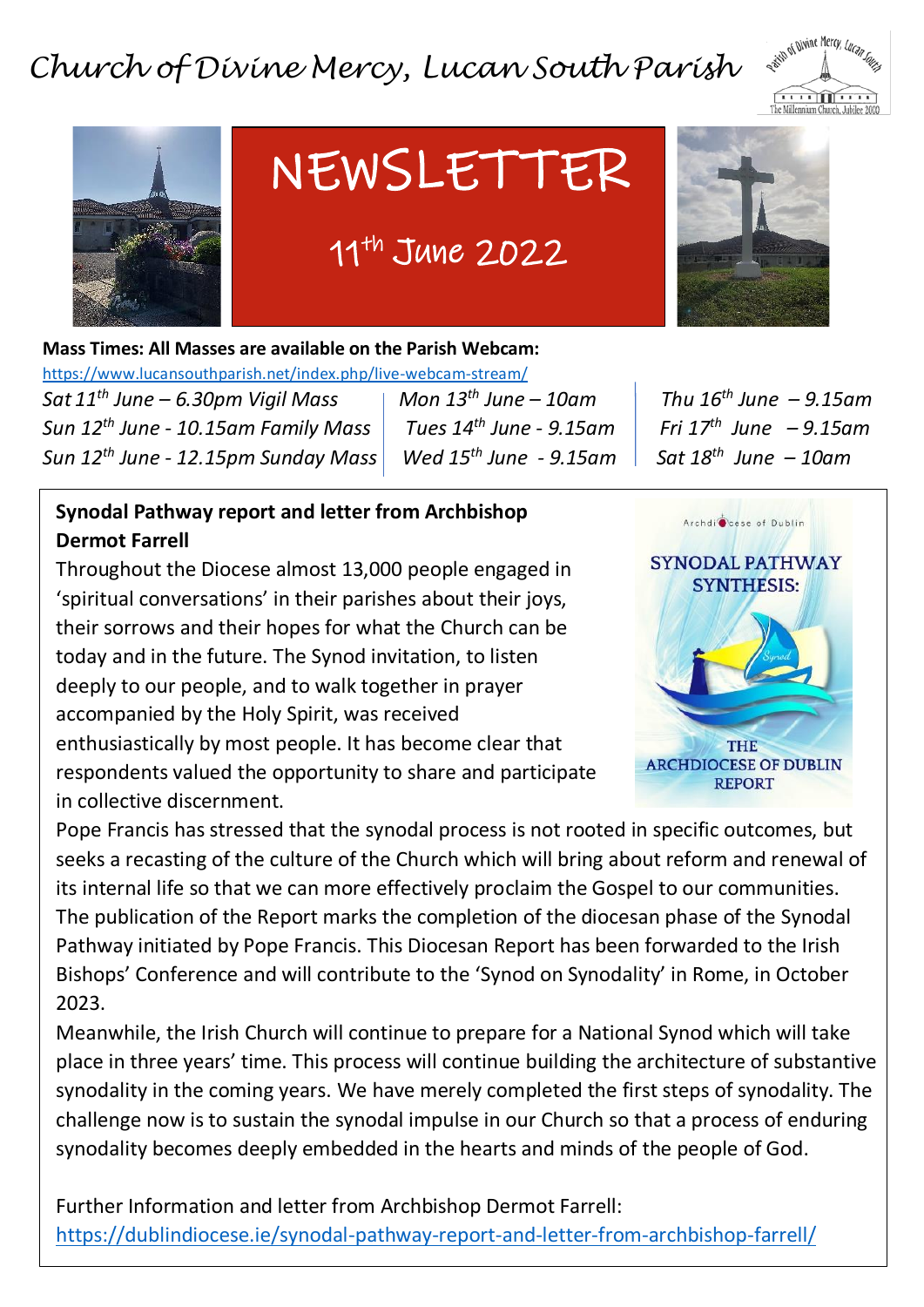#### **Baptisms**

Availability in May: 1 st Sunday & 3rd Sunday at 11.15am Thursdays at 3pm Application forms available in the Parish Office The Next Baptism's preparation meetings will be held on the 7th June at 7pm

 $\frac{1}{\sqrt{2}}$  ,  $\frac{1}{\sqrt{2}}$  ,  $\frac{1}{\sqrt{2}}$  ,  $\frac{1}{\sqrt{2}}$  ,  $\frac{1}{\sqrt{2}}$  ,  $\frac{1}{\sqrt{2}}$  ,  $\frac{1}{\sqrt{2}}$  ,  $\frac{1}{\sqrt{2}}$  ,  $\frac{1}{\sqrt{2}}$  ,  $\frac{1}{\sqrt{2}}$  ,  $\frac{1}{\sqrt{2}}$  ,  $\frac{1}{\sqrt{2}}$  ,  $\frac{1}{\sqrt{2}}$  ,  $\frac{1}{\sqrt{2}}$  ,  $\frac{1}{\sqrt{2}}$ 

We warmly welcome the Children, who have been recently baptized, in our Community of Faith!

#### **Contact Forms and Survey**

Should you want to receive updates and information on what is happening in the Church, please fill the contact forms available at the back of the Church.

Copies of the Survey are available at the entrances to the Church building and can also be completed online.

#### **Mass Intentions for the coming week: Anniversaries, Month Mind, Recently Deceased**

*Sat 11th June – 6.30pm Special Intentions Sun 12th June - 10.15am Special Intentions Sun 12th June - 12.15pm Special Intentions Mon 13th June - 9.15am Special Intentions Tues 14th June - 9.15am Special Intentions Wed 15th June - 9.15am Special Intentions Thu 16th June - 9.15am Special Intentions Fri 17th June - 9.15am Special Intentions Sat 18 th June – 10am Special Intentions*

*Should you wish to have a loved one included in this section, please contact the Parish Office with the details by the previous Thursday before 2.00pm.*

#### **Adoration and Holy Hour**

Exposition of the Blessed Sacrament: Mon: 7.30pm: Divine Mercy Adoration Thu: 7pm: Holy Hour (Adoration/Confession) Fri: 1.15pm: Adoration MMPH Cenacle Fri: 2-3pm: Divine Mercy Devotion/Adoration

| <b>Readers and Eucharistic Ministers</b> |                |                           |                           |
|------------------------------------------|----------------|---------------------------|---------------------------|
|                                          | Sat 11th June  | Sun 12 <sup>th</sup> June | Sun 12 <sup>th</sup> June |
|                                          | 6.30pm         | $10.15$ am                | 12.15pm                   |
| Ministers of                             | John Keenan    | Sr Thuy                   | Marie Jordan              |
| the Eucharist                            | Linda Keenan   | <b>Sr Cecilia</b>         | Mary McClelland           |
| Ministers of                             | Josie Brennan  | Childrens' Mass           | Naomi Caquioa             |
| the Word                                 | Joy Valenjuila |                           | Enda Creegan              |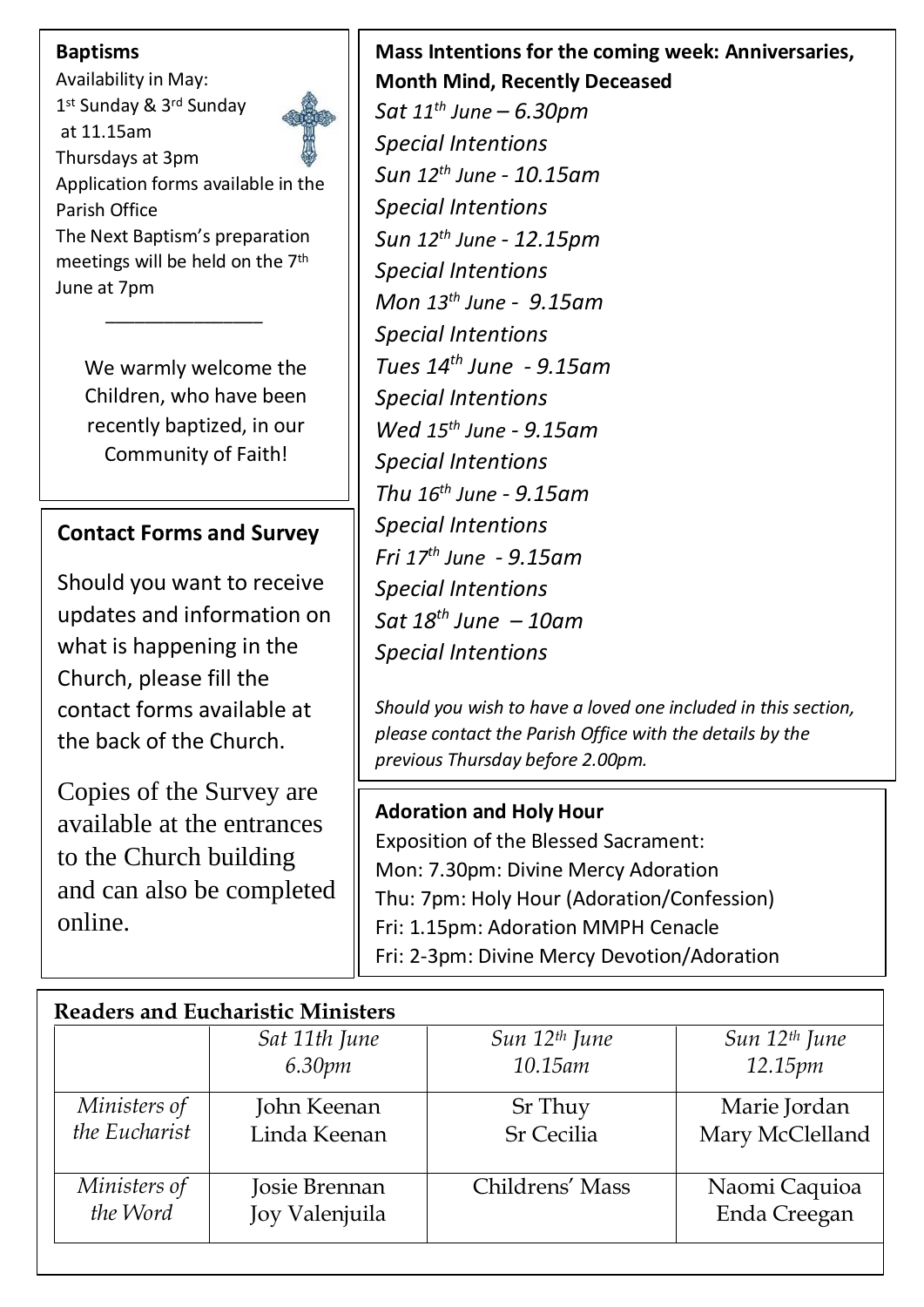# **TASK FORCE** Building Hope Archdi<sup>n</sup>cese of Dublin

#### **Building Hope Parish Process**

In his Easter Pastoral letter, Archbishop Dermot said it is time now for the whole diocesan family to address the specific challenges we face as a diocese. The Building Hope Task Force Report proposed a strategy for renewing our mission as God's people, keeping in mind that our primary purpose is to accompany people today towards an encounter with the Lord Jesus.

Each parish community has been invited to begin to reflect on how best to respond to the pastoral situation in which we find ourselves. It is very clear that the future will not look like the past. Our world has changed: we cannot return to the past. God is bringing forth something new. Our challenge is to shape the future in the light of the Gospel, rather than simply reacting to events.

The Archbishop is inviting all parish teams, parish pastoral councils and parish finance committees to lead their parish in a discussion of the gifts and talents available to them, the education and formation they need, and the parish partnerships that make most sense in their locality. For this purpose you are being asked to take part in a Building Hope conversation in our parish.

There will be a meeting where we will look together at our current pastoral and financial situation, with the help of some statistics from our Parish Profile, then we will consider what is working well and what needs to be developed. Finally, we will begin to reflect on how we can share our gifts and talents, team ministries and pastoral provision in partnership with other parishes.

You are invited to take part in this conversation along with other parishioners as together we build hope for a new future and a new way of being Church.